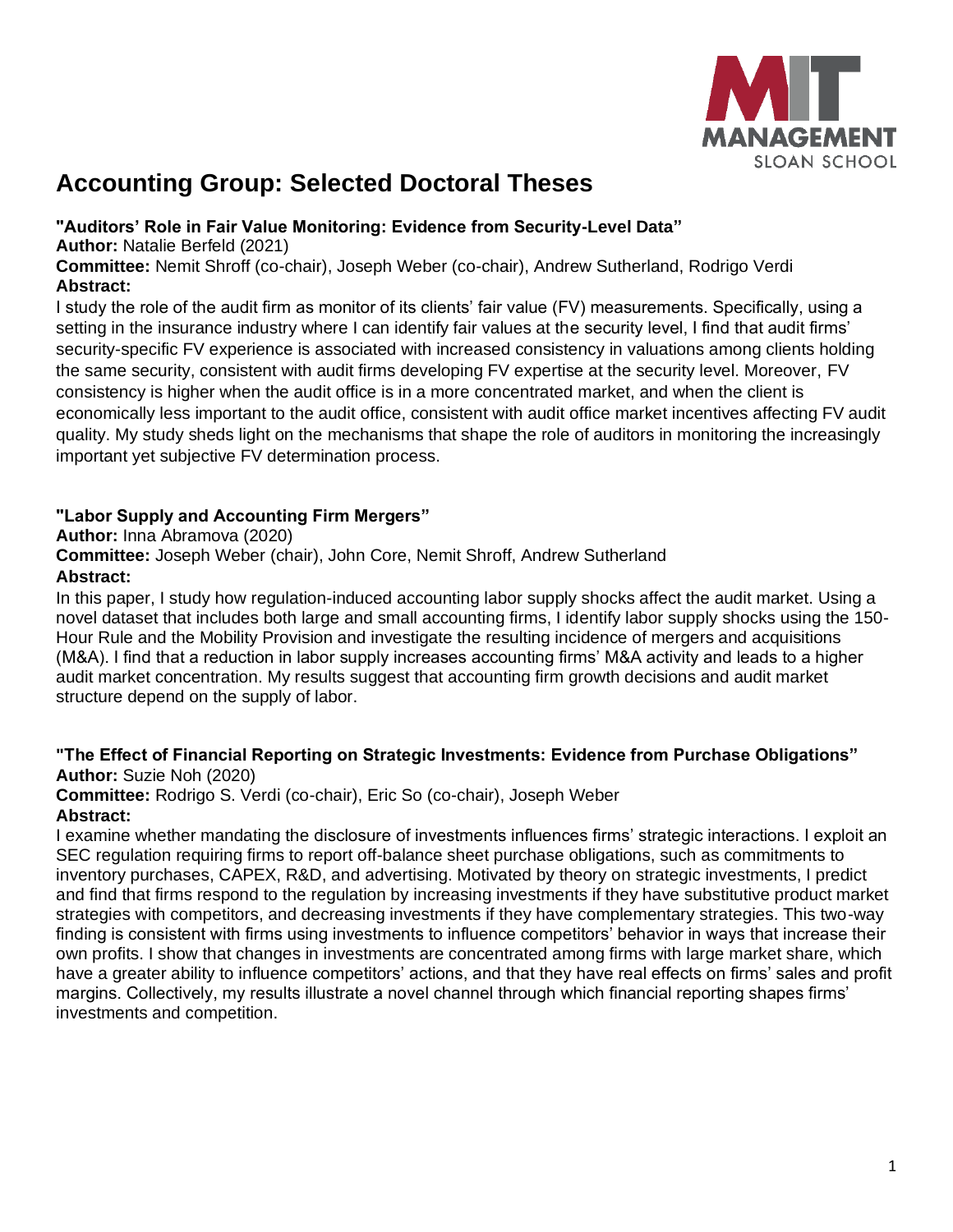#### **"The Effect of Market Transparency on Corporate Disclosure"**

**Author:** Georg Rickmann (2020)

**Committee:** Eric So (co-chair), Rodrigo Verdi (co-chair), Joseph Weber **Abstract:** 

Market prices and trading in financial markets are important information signals that reveal firm specific information to the public. I study how the observability of such prices and trading (hereafter, "market transparency") affects firms' disclosure incentives. I exploit the staggered introduction of TRACE, which made bond prices and transactions publicly observable, and show that firms provide more guidance when their bonds' prices and trading become observable. This effect is stronger for firms with informationally sensitive bonds and firms without exchange-listed bonds prior to TRACE. Also, firms become particularly more likely to disclose bad news, consistent with the notion that investors' access to market information limits managers' incentives to withhold information. I corroborate my results using (1) a small controlled experiment, in which prices and trading are revealed for a randomized set of bonds, and (2) threshold rules used by the regulator. Taken together, my results suggest that observable market outcomes inform investors not only directly, by aggregating and revealing investors' information and beliefs, but also indirectly by increasing corporate disclosure.

#### **"Mandatory Corporate Patent Disclosures and Innovation"**

**Author:** Jinhwan Kim (2019)

**Committee:** Rodrigo Verdi (co-chair), Eric So (co-chair), S.P. Kothari, Andrew G. Sutherland **Abstract:**

I investigate the effect of corporate patent disclosures on innovation. Using the American Inventor's Protection Act (AIPA) as a plausibly exogenous shock to corporate patent disclosures, I find evidence of the AIPA shaping innovation through two simultaneous channels. First, the AIPA encourages a firm to innovate by facilitating access to the scientific information contained in other firms' patent disclosures. Second, the AIPA discourages a firm from innovating by increasing the risk of leaking business-related strategies through its own patent disclosures. These findings are consistent with the view that corporate patents contain information useful for both science and business, and highlight their respective roles in generating both spillover benefits and proprietary costs of mandating patent disclosures. Finally, using textual analysis, I find that firms with high proprietary costs respond to the AIPA by strategically changing their patent disclosures to obfuscate exploitable business-related signals.

#### **"Do Journalists Help Investors Analyze Firms' Earnings News?"**

**Author:** Nicholas Guest (2018)

**Committee:** S.P. Kothari (co-chair), Eric So (co-chair), John Core, Rodrigo Verdi **Abstract:**

I examine whether the market's reaction to firms' earnings news varies with analysis (or editorial content) produced by financial journalists. A series of natural experiments at The Wall Street Journal (WSJ) suggests that WSJ articles increase trading volume and improve price discovery at S&P 500 earnings announcements. The effects are stronger when an article contains more original analysis and less content reproduced from the firm's press release. This evidence refines inferences from prior studies that find media dissemination, but not analysis, makes the market's earnings response more efficient. Instead, my paper suggests media analysis also enhances investors' trading decisions by improving their understanding of earnings news, albeit for a limited set of large firms. In other words, journalists' analysis efforts provide value to readers, which helps explain the continued production of costly earnings-related analysis amid increasing pressure from low-cost information sources.